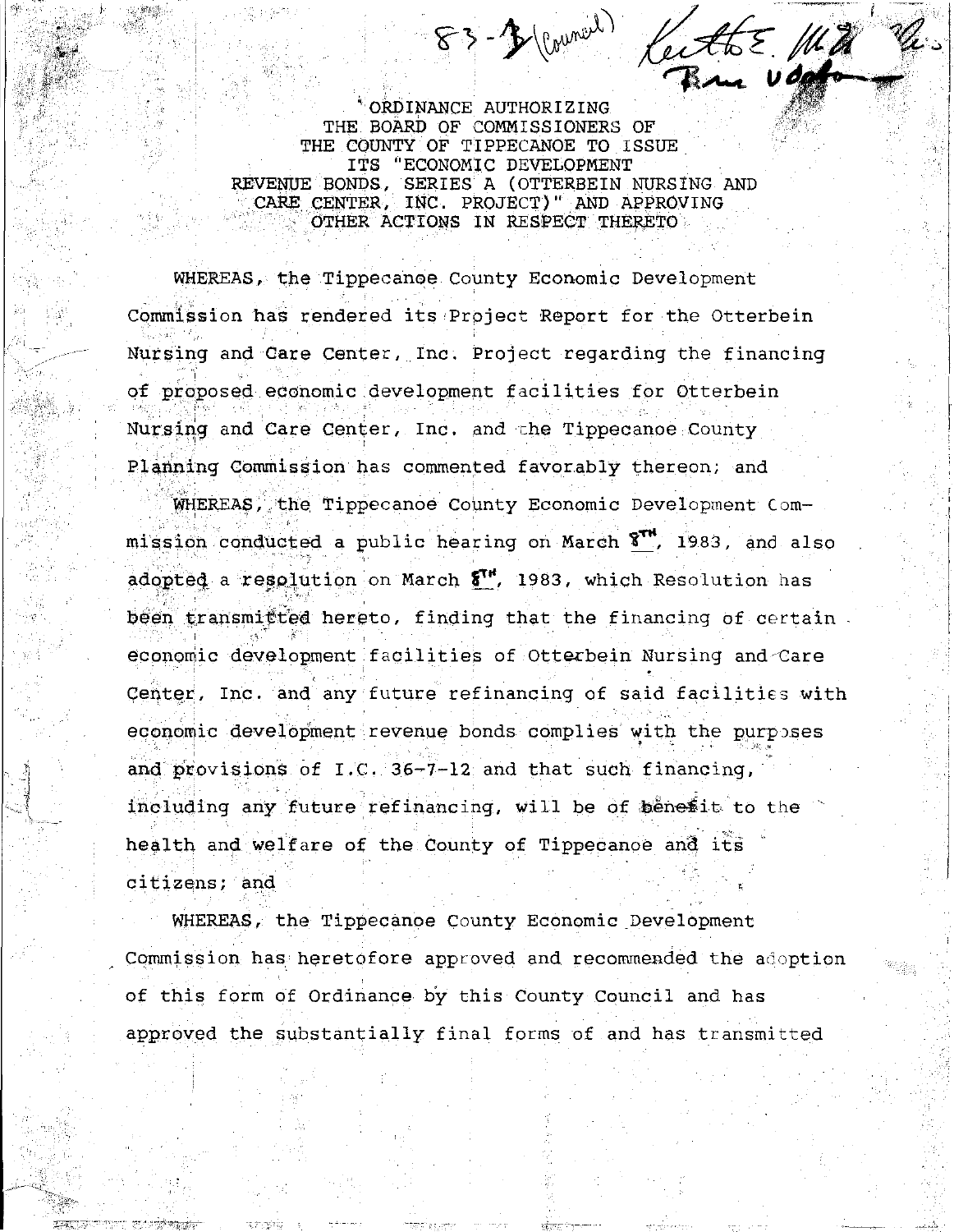for approval by the County Council the Loan Agreement, Mortgage and Security Agreement, Note, Trust Indenture, Guaranty Agreement; now therefore,

BE IT ORDAINED BY THE COUNTY COUNCIL OF TIPPECANOE COUNTY, INDIANA THAT:

It is hereby found that the financing of the Section 1. economic development facilities referred to in the Loan Agreement, Mortgage and Security Agreement approved by the Tippecanoe County Economic Development Commission and presented to this County Council, the issuance and sale of revenue bonds, the loan of the proceeds of the revenue bonds to Otterbein Nursing and Care Center, Inc. for the acquisition and construction of such facilities and the equipping thereof, the payment of the revenue bonds by the note payments of Otterbein Nursing and Care Center, Inc. under the Loan Agreement, Mortgage and Security Agreement and Note, the quaranty of payment of principal and interest on the revenue bonds by Lawrence F. Teder, Rosemary Teder, Richard F. Linson and Susan L. Linson under the Guaranty Agreement, and the securing of said bonds by the mortgaging of such facilities and granting of security interests under the Loan Agreement, Mortgage and Security Agreement complies with the purposes and provisions of I.C. 36-7-12 and will be of benefit to the health and welfare of Tippecanoe County and its citizens. This County Council expressly recognizes said bonds may be refunded and hereby finds that the availability of said refunding is an inducement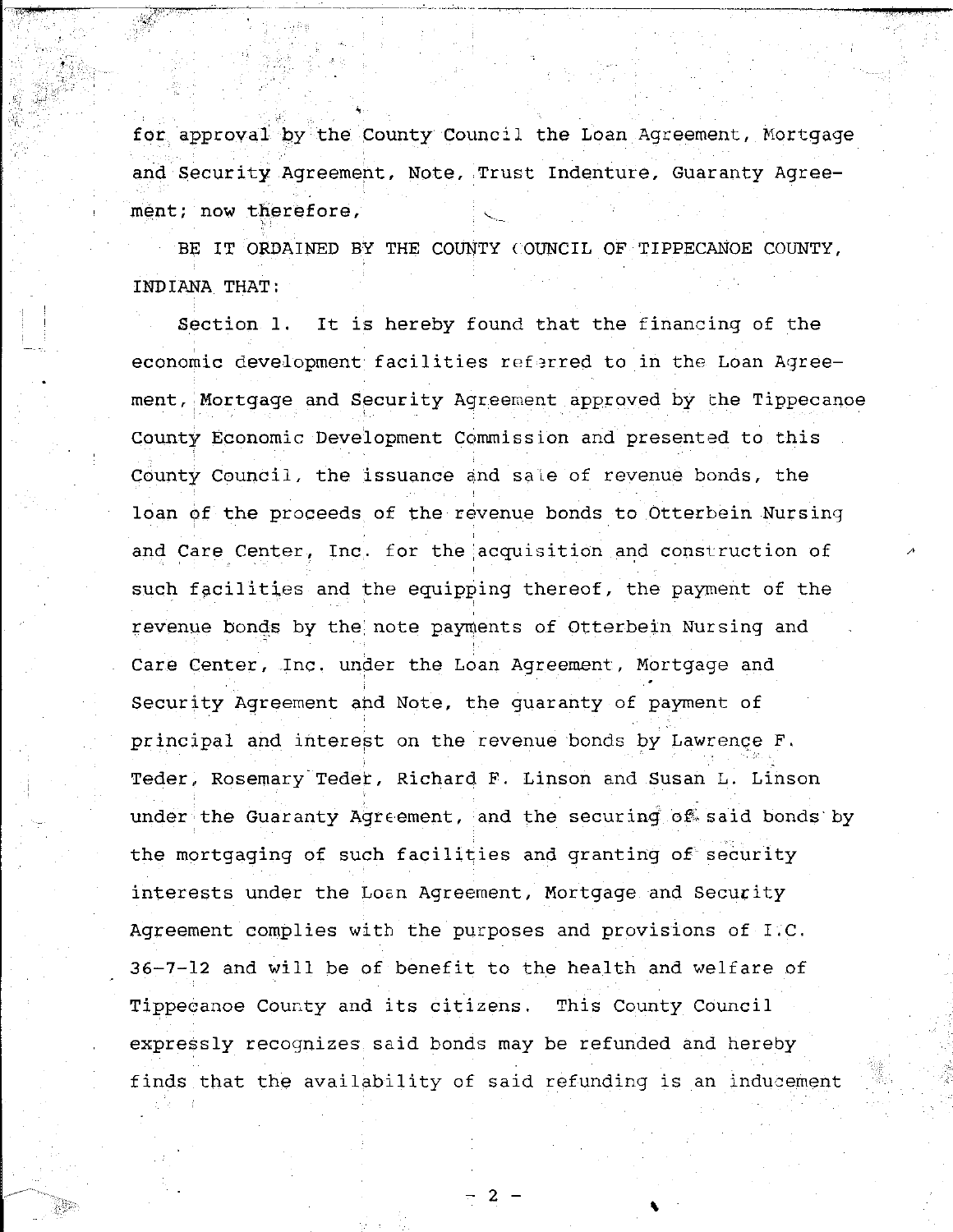to Otterbein Nursing and Care Center, Inc. to undertake the development of said economic development facilities. Therefore, it is hereby found that said refunding would serve the public purposes provided in I.C. 36-7-12.

Section 2. The substantially final forms of the Loan Agreement, Mortgage and Security Agreement, Note, and Trust Indenture approved by the Tippecanoe County Economic Development Commission are hereby approved (herein collectively referred to as the "Financing Agreement" as defined to in I.C.  $36 - 7 - 12$ ), and the substantially final form of the Guaranty Agreement approved by the Tippecanoe County Economic Development Commission is hereby approved, and all such documents shall be incorporated herein by reference and shall be inserted in the minutes of the County Council and kept on file by the Auditor. Two  $(2)$  copies of all such documents are on file in the office of the Auditor for public inspection.

Section 3. The Board of Commissioners of the County of Tippecanoe shall issue its Economic Development Revenue Bonds, Series A (Otterbein Nursing and Care Center, *inc.* Project), in the total principal amount not exceeding One Million One Hundred Thousand Dollars (\$1,100,000) and maturing not later than April 1, 1995 or thirteen years from the date of this ordinance, whichever is later and which in no event may exceed thirty (30) years, for the purpose of procuring funds to pay the costs of acquisition, construction and equipping of the economic development facilities as more particularly set out in

З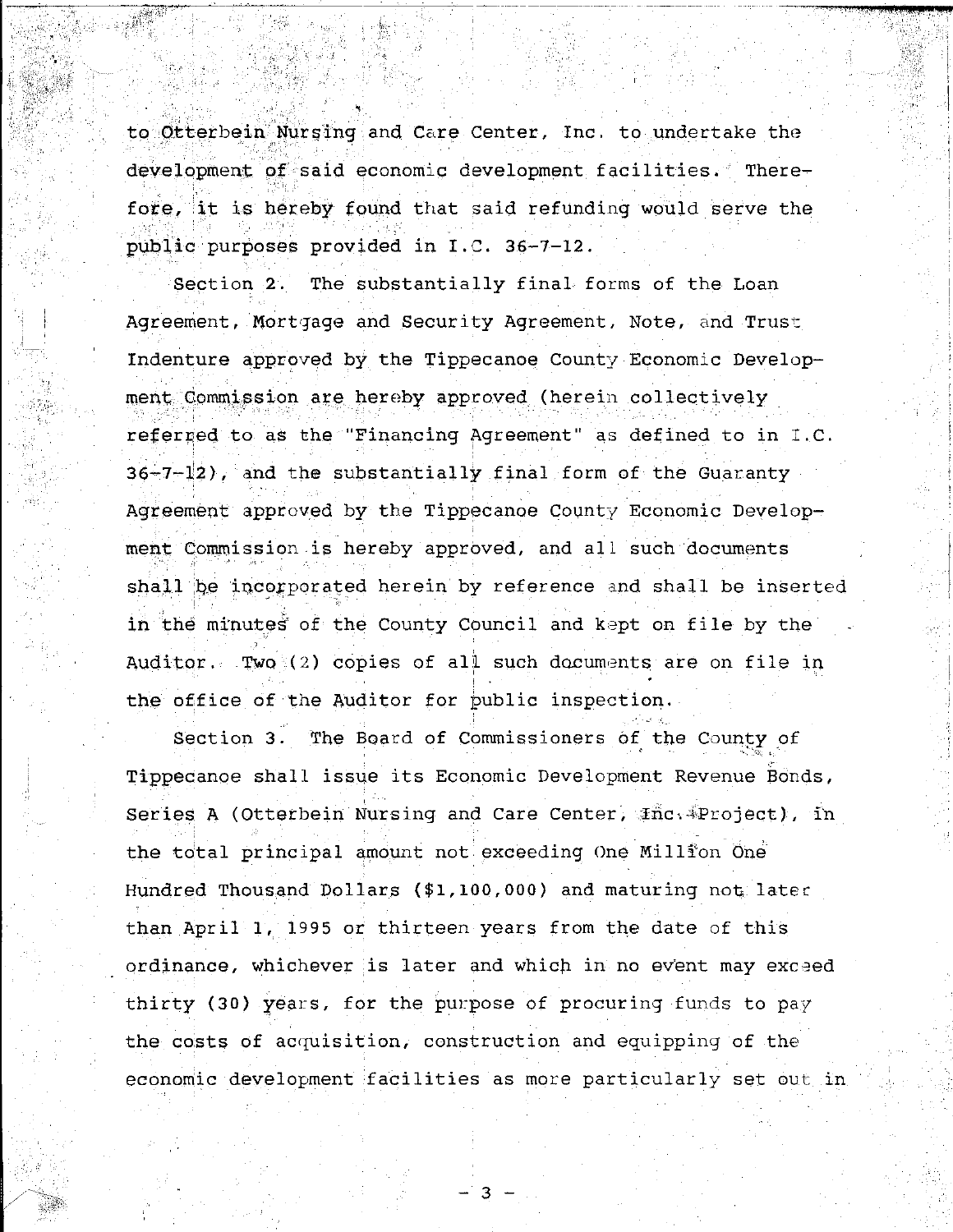' the Trust Indenture and Loan Agreement, Mortgage and Security Agreement incorporated herein by reference, which bonds will be payable as to principal, premium, if any, and interest from the note payments made by Otterbein Nursing and Care Center, Inc. under the Loan Agreement, Mortgage and Security Agreement and Note or as otherwise provided in the above described Trust Indenture or the Guaranty Agreement. The bonds may be issued in coupon or registered form, may be issued in denominations of \$5,000 or a multiple thereof, may be fully registered, or in the case of coupon bonds, may be registrable as to principal only, and shall be redeemed as provided in Article V of the Trust Indenture. Payments of principal and interest are payable in lawful money of the United States of America at the principal office of the Trustee or its successor in trust or by. check or draft mailed or delivered to the reqistered owner as provided in the Trust Indenture. The bonds shall never constitute a general obligation of, an indebtedness of, or a charge against the general credit of The Board of Commissioners or the County of Tippecanoe, nor are the bonds payable in any manner from revenues raised by taxation.

'<---~-;·> - ----------- ---- -----------,-...,.,....,.\_ .... ~--~

--------~

Section 4. The Board of Commissioners and Aucitor are authorized and directed to sell such bonds to the purchasers thereof at a rate of interest on the bonds not to exceed 12.75% and at a price rot less than 100% of the principal amount thereof.

Section 5. The Board of Commissioners and Auditor are authorized and directed to execute, attest, affix or imprint by

 $- 4 -$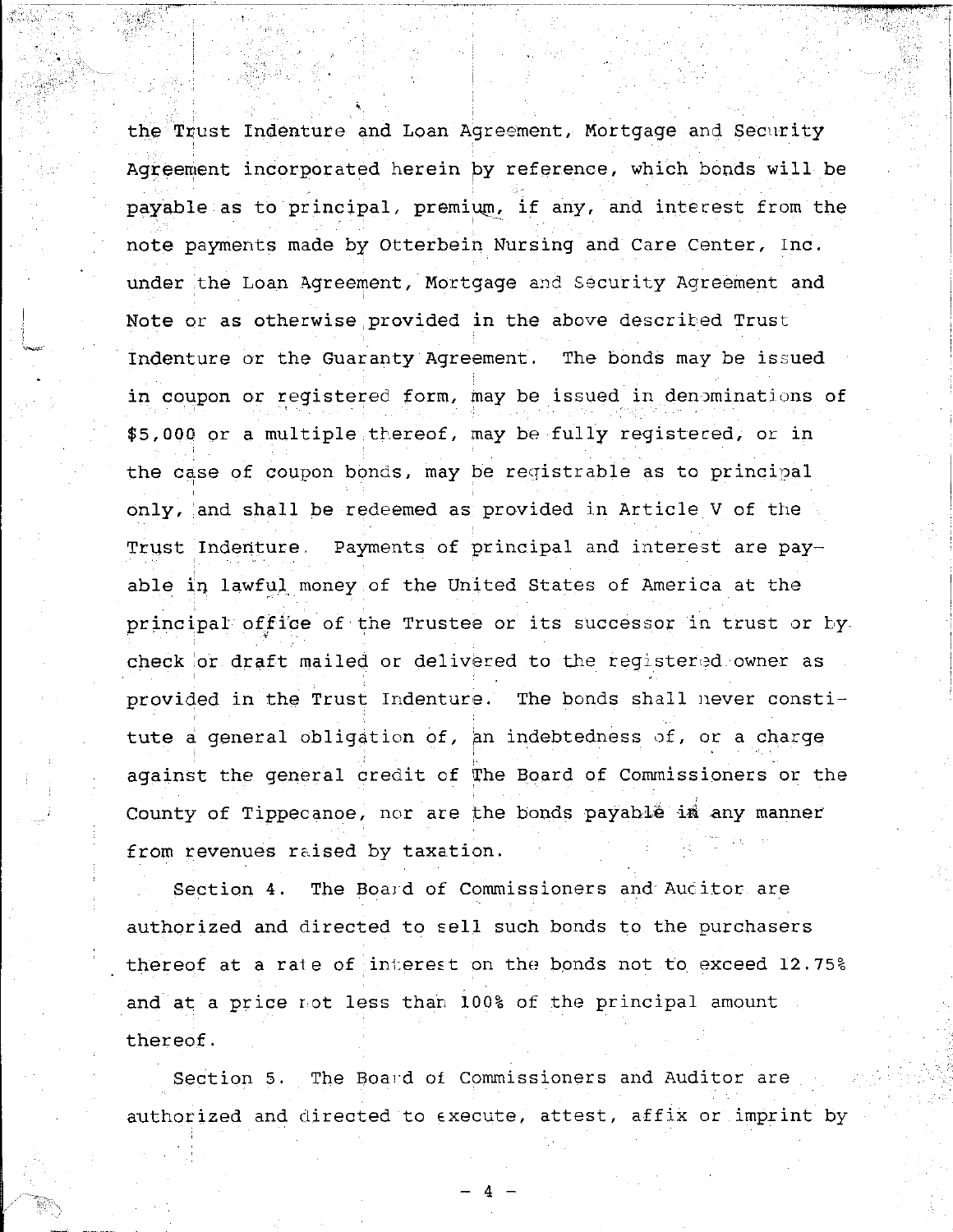' any means the County seal to the documents constituting he Financing Agreement approved herein on behalf' of The Board of Commissioners and any other document which may be necessary or desirable to consummate the transaction, including the bonds authorized herein. The Board of Commissioners and Auditor are hereby expressly authorized to approve any modifications or additions to the documents constituting the Financing Agreement which take place after the date of this Ordinance with the review and advice of the County Attorney; it being the express understanding of this County Council that said Financing Agreement is in substantially final form as of the date of this Ordinance. The approval of said modifications or additicns shall be conclusively evidenced by the execution and attestation thereof, and the affixing of the seal thereto or the imprinting of the seal thereon; provided, however, that no such modification or addition shall.change the maximum principal amount of, interest rate on or term of the bonds as approved by the County Council by this Ordinance without further consideration by the County Council and further provided that any such changes shall comply with the provisions of I.C.  $36-7-12 25(c)(2)$ . This Council specifically realizes that the schedule of maturities, payment dates and interest rates Contained in Section 202 of the Trust Indenture may be modified so long as the maximum interest rates and term of the bonds provided herein are not exceeded and so long as the payment dates provide for semiannual interest and annual principal. The signatures of the Board of Commissioners and Auditor on the

**: 한타시 : Y** W 3 3 3 3 시 : Y 2 3 4 3 4

- 5 -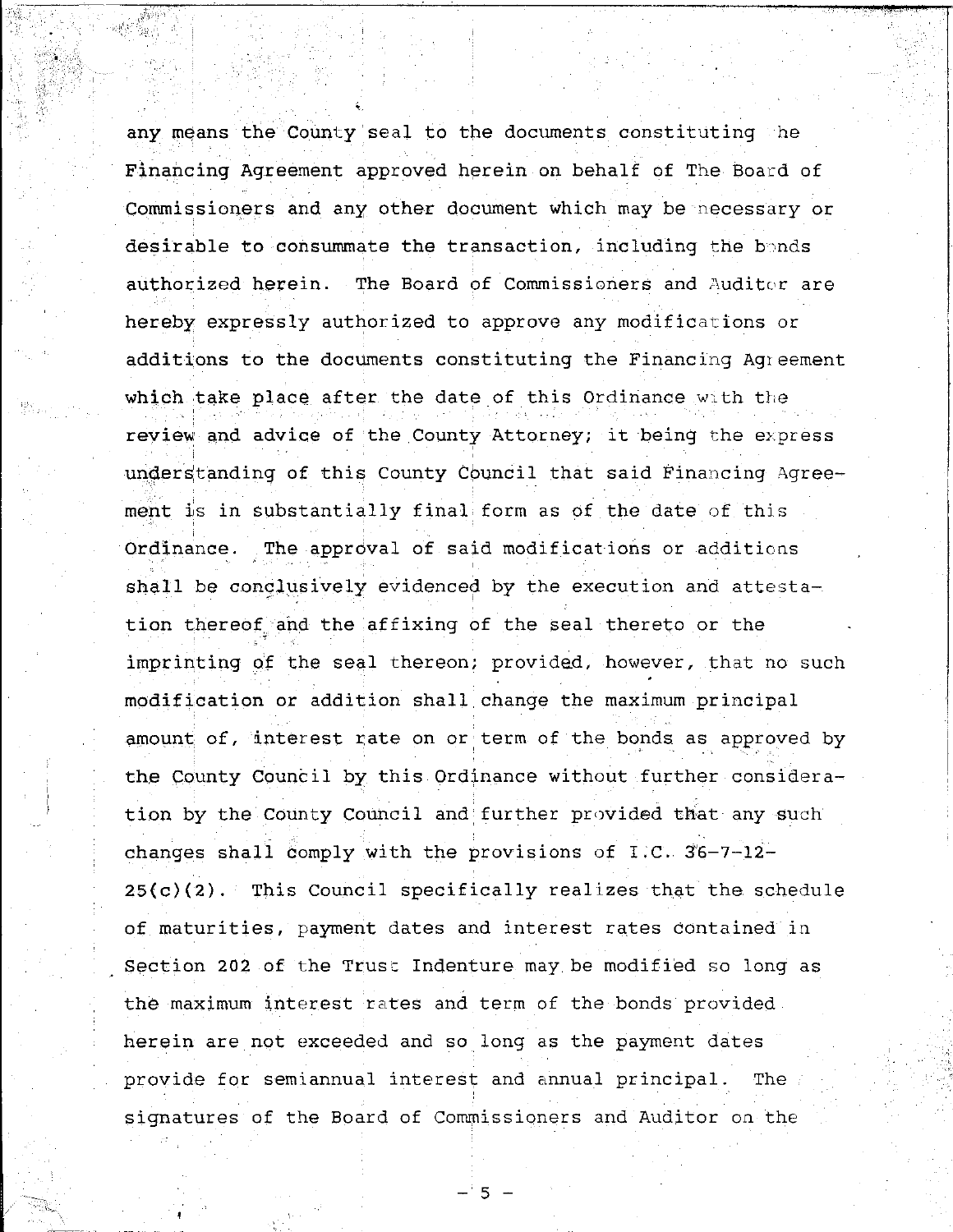bonds and coupons, if any, may be either manual or facsimile signatures. The Auditor is authorized to arrange for delivery of such bonds to the Trustee named in the Trust Indenture, payment for the bonds will be made to the Trustee named in the Trust Indenture and after such payment the bonds will be delivered by the Trustee to the purchasers thereof. The Board of Commissioner3 and Auditor shall execute and the Auditor shall deliver the bonds to the Trustee within ninety days of the adoption of this ordinance. The bonds shall be dated as of April 1, 1983 or the first day of the month in which. the bonds are sold.

,~ j I

 $\ddot{\textbf{x}}$ 

, -:·~

;!·

 $~\rightarrow$ 

Section 6. The provisions of this Ordinance and the Loan Agreement, Mortgage and Security Agreement securing the bonds shall constitute a contract binding between the The Board of Commissioners of the County of Tippecanoe and the holder of the Economic Development Revenue Bonds, Series A (Otterbein Nursing and Care Center, Inc. Project), and after the issuance of said bonds, this Ordinance shall not be repealed or amenled in any respect which would adversely affect the rights of such holders. so long as any of said bonds or the interest thereon remains unpaid.

Section 7. This Ordinance shall be in full force and effect from and after its passage and signing by the Tippecanoe County Council. i I

- 6 -